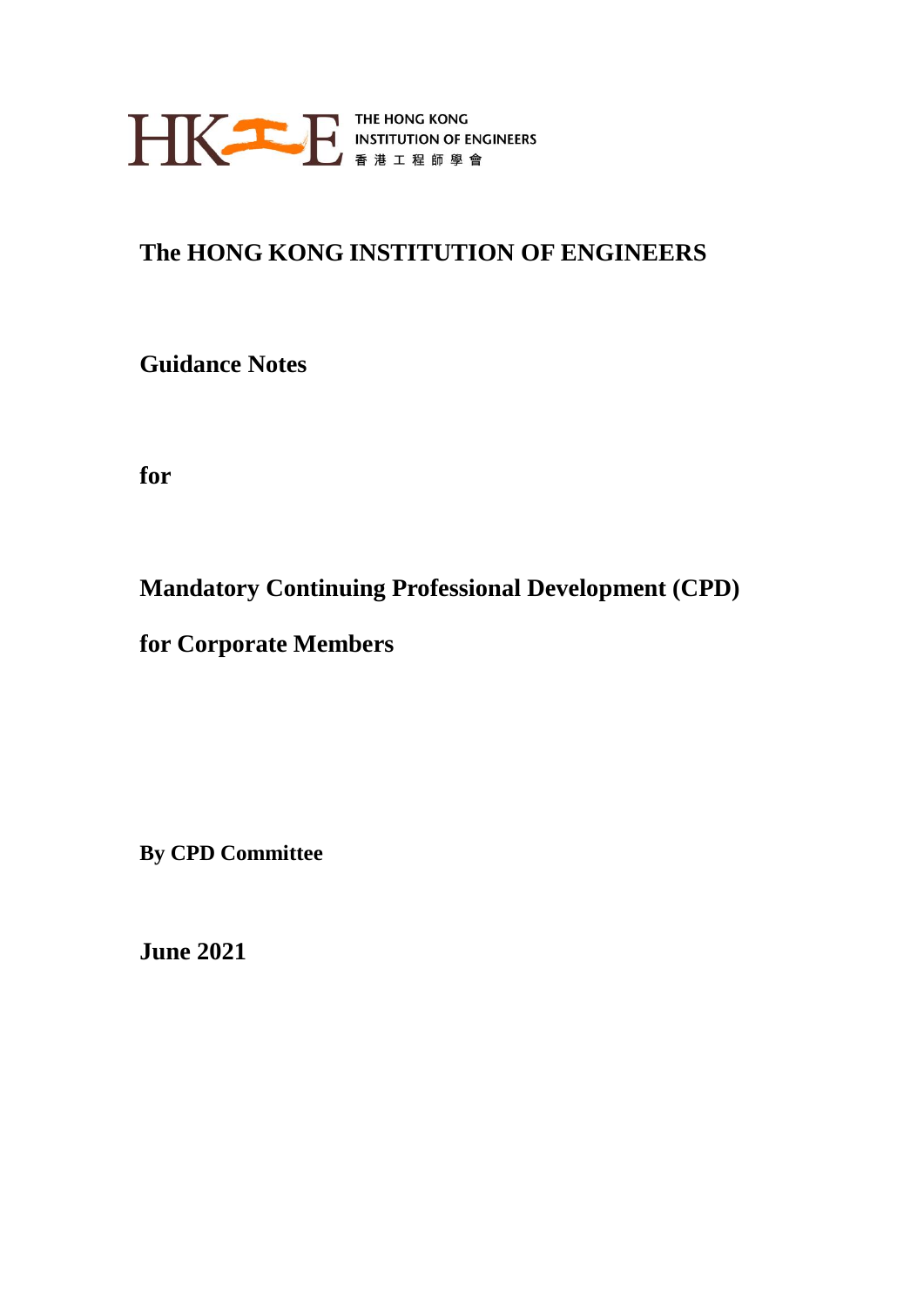### **CONTENTS**

- 1.0 Background
- 2.0 Continuing Professional Development
	- 2.1 Definition
	- 2.2 Scope and Format
- 3.0 Selection for Audit
	- 3.1 Members to be selected for Audit
	- 3.2 Frequency of Auditing
	- 3.3 Requirements
	- 3.4 Submission of CPD Records
	- 3.5 Supporting Documents
	- 3.6 Compliance and Non-compliance
	- 3.7 Special Considerations
- 4.0 Online CPD Logbook for HKIE Members
- 5.0 Enquiries
- Annex 1 Sample of a completed Continuing Professional Development (CPD) Declaration & Record Form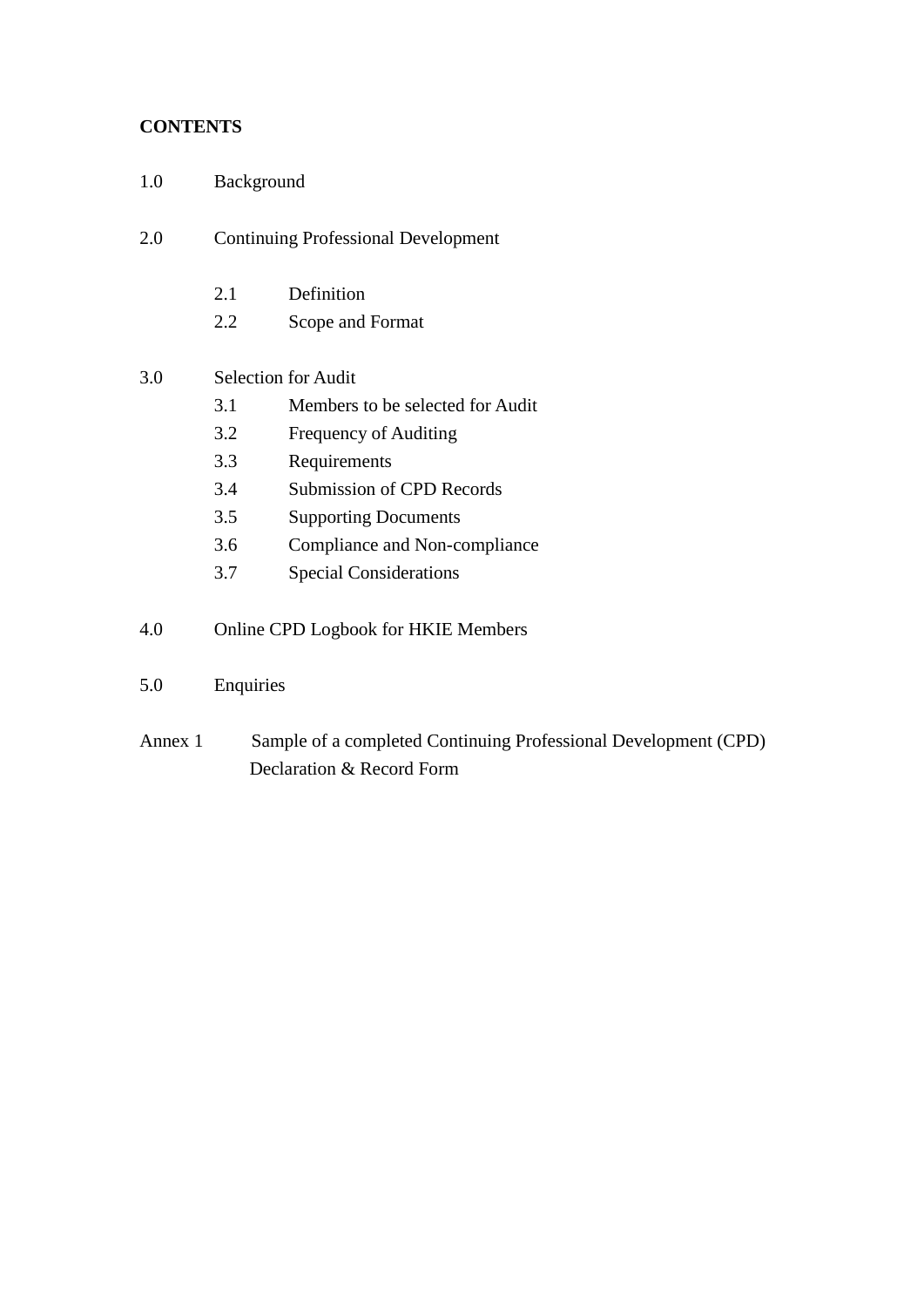#### **1.0 Background**

Continuing Professional Development (CPD) is an ongoing necessity in the ever changing technological world. Practising professional engineers should be competent throughout their careers so that they can properly carry out the required duties. Engineers need to take opportunities to update their depth and breadth of knowledge and expertise, and develop the required personal qualities to fulfil their duties in the industry and roles in the society.

The HKIE adopted a proactive approach in implementing the voluntary CPD requirements for Corporate Members effective from 1 September 2001. In order to uphold the reputation of the HKIE as a leading professional engineering institution in Hong Kong, mandatory CPD requirements for Corporate Members was implemented on **1 January 2006**. Following the expiry of a **grace period of two years**, auditing exercise in checking members' compliance to CPD requirements was conducted annually since 2009.

From 1 January 2019, Members are also required to specify their number of hours of CPD activities for "Technical Matters" and "Broader Areas of Studies" in their return for CPD record.

In 2021, the HKIE further updated the CPD requirements for its members. This Guidance Notes shall be effective for CPD declaration from 2022 onwards.

#### **2.0 CPD Requirements**

#### **2.1 Definition**

Continuing Professional Development (CPD) is the systematic maintenance, improvement and broadening of relevant knowledge and skills, and the development of these qualities is necessary for an engineer to successfully carry out the professional duties throughout his/her career. It aims at enhancing individual worth, and thus corporate performance.

#### **2.2 Scope and Format**

CPD covers matters of direct technical relevance as well as broader studies that are of importance to the HKIE members to further their careers.

CPD activities include, but not limited to, courses, lectures,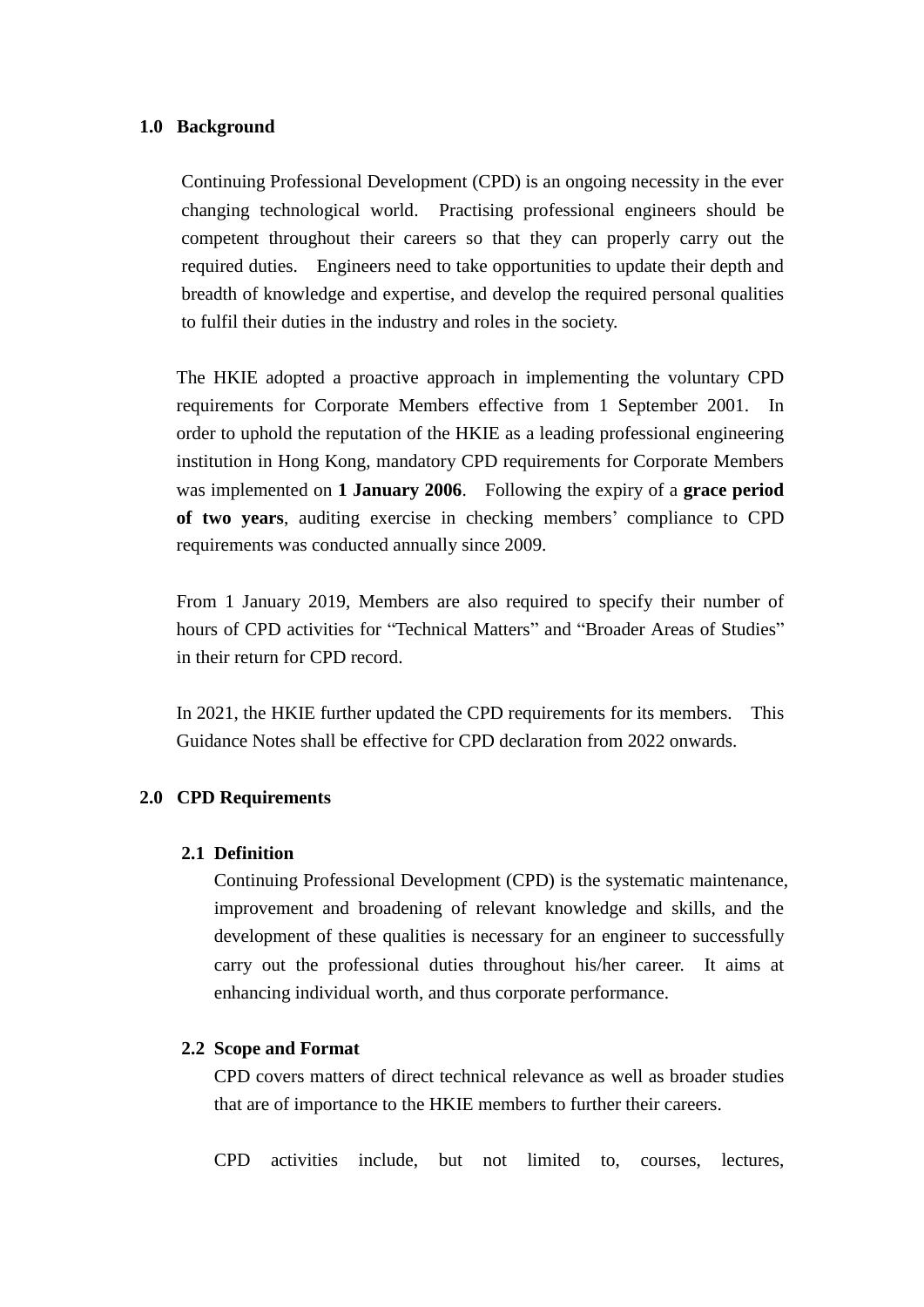seminars/symposia, conferences, presentations, workshops, visits, e-learning and professional activities. Examples of CPD activities include attending/organising courses, lectures, seminars/symposia, conferences, workshops in different delivery modes, attending/organising technical visits, and serving as professional assessors or visit team members for the Institution.

Members are encouraged to adopt a balanced approach to participate in a combination of CPD activities with various natures in fulfilling the CPD requirements*.*

#### **3.0 Selection for Audit**

#### **3.1 Members to be selected for Audit**

One percent of all Corporate Members who have not declared a "retired" status will be invited for auditing each year in January. These Members will receive a written invitation before March of each year to submit their CPD record of the preceding calendar year (i.e. from January to December).

#### **3.2 Frequency of Auditing**

The audit is performed annually.

#### **3.3 CPD Requirements**

Corporate Members are required to undertake a minimum of **30 hours of CPD per year**. Out of the minimum 30 hours, at least 5 hours should be under "Discipline-Specific Technical Matters" (DSTM) and 5 hours should be under "Broader Areas of Studies" (BAS) or "General Professional Matters" (GPM). DSTM includes CPD activities relevant to Members' own Discipline(s) in terms of technical needs. On BAS or GPM, subjects related to environmental matters, professional ethics, financial management, leadership skills, and contract and project management are examples of this area of CPD activities. Moreover, in order to continuously enhance the work safety and upgrade the skills of members of Professional Bodies, all Corporate Members are required to attend at least three hours per year of CPD activities related to Health and Safety (H&S).

For any CPD hours claimed from self-learning activities, such as reading journals or watching videos, the maximum hours allowable for claiming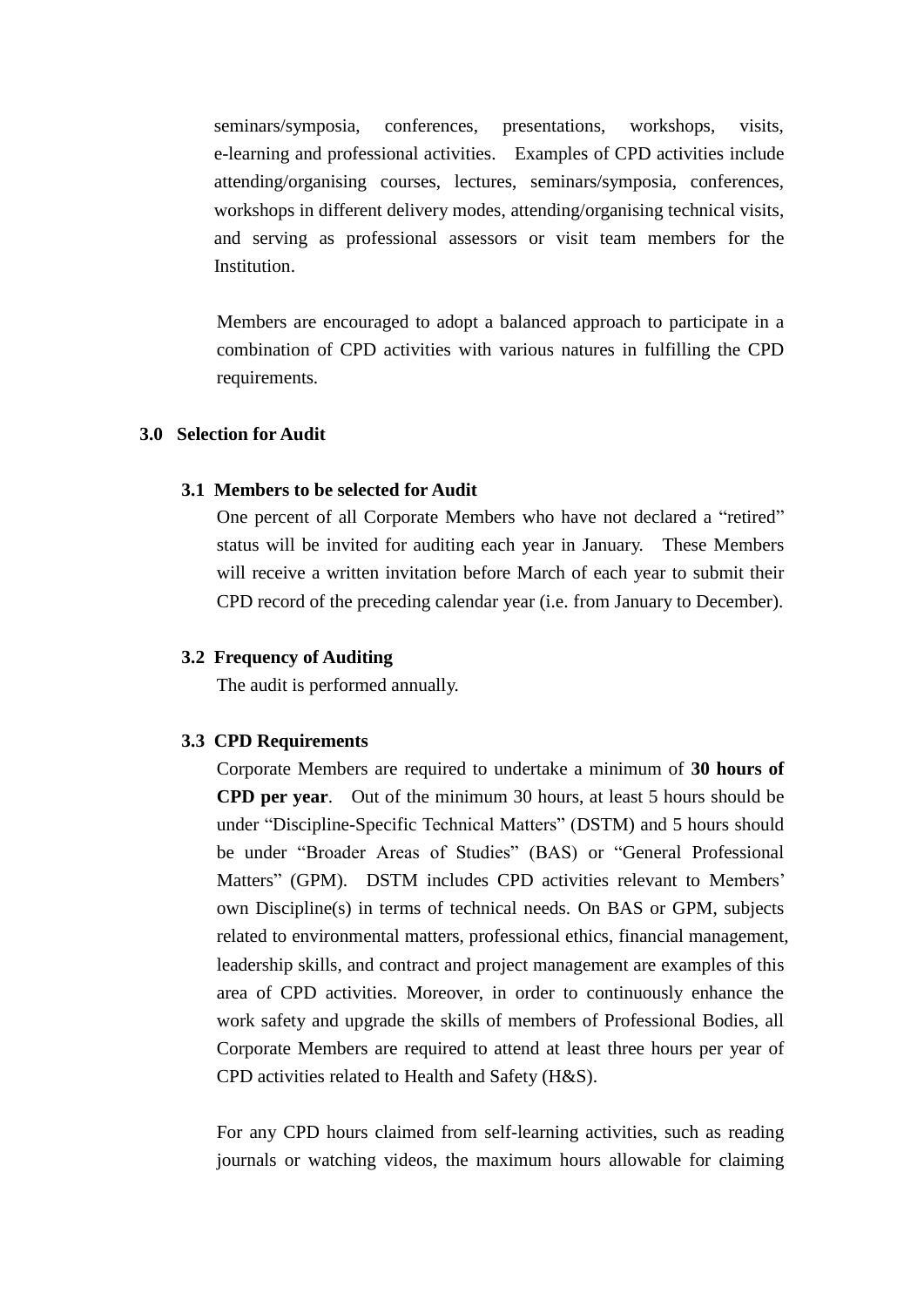CPD hours in this format would be ten hours, and the HKIE may request members to provide a short summary of the learning points of these self-learning activities.

#### **3.4 Submission of CPD Records**

Selected Members are required to complete and return a CPD Record Form and a CPD Declaration Form to the Institution by mail or email no later than 1 April of the year. Late submissions will be considered on a case-by-case basis. The blank form can be downloaded from the Members  $>$  Downloads  $>$  CPD on the HKIE website. A sample is shown in Annex I. In the event the online CPD reporting system will be made available in the future, the Institution will, with the permission of the selected Member to access such information, review the CPD records online directly for the audit purpose.

#### **3.5 Supplementary Information / Supporting Documents**

Members should provide supporting documents such as enrolment confirmation, attendance certificate etc. as far as practicable. Selected Members may also be asked to provide supplementary information of the activities claimed such as programme rundown, itinerary etc.

For members who have been requested to provide a short summary of the learning points from self-learning activities, such learning points should be in the original words of the member for each activity claimed and must not be copied from the corresponding materials from the learning.

#### **3.6 Compliance and Non-compliance**

A Special Panel formed by the Continuing Professional Development Committee (CPDCSP) will be responsible for checking the CPD Record submitted and making recommendations to the CPDC on the compliance or non-compliance on the CPD attainment of members.

The following actions shall be taken in case of non-compliance:

- 1. Corporate Members will receive a warning letter if they fail to comply with the CPD requirement for the first year that they were selected for sampling, and will be asked to submit their CPD attainment again for the following year;
- 2. Corporate Members who fail to comply with the CPD requirement again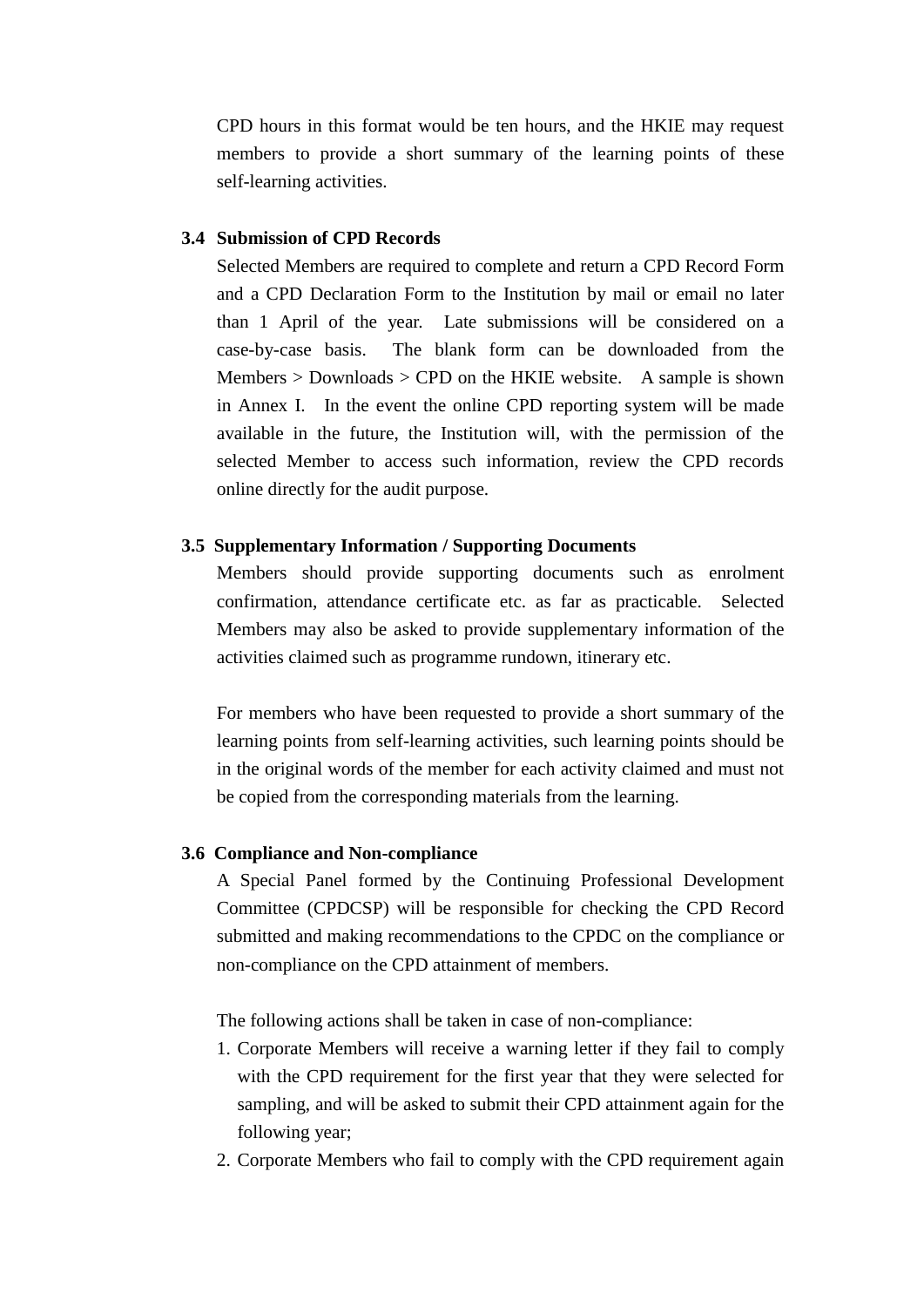in the second year may be asked to submit their CPD attainment for the following year and be invited to an interview with CPD Committee Representative(s) or to attend specific HKIE CPD activities proposed by the CPDCSP; and

3. Corporate Members who fail to attend interview or the specific HKIE CPD activities in the third year may have their names published in the HKIE website and the HKIE journal; the frequency of which shall be determined by the CPDC.

#### **3.7 Special Considerations**

A member who has been selected but is unable to meet the CPD requirements due to exceptional reason may seek special consideration from the CPDC in writing and it will be considered on a case-by-case basis.

### **4.0 Online CPD Logbook for HKIE Members**

Members are welcome to record their CPD activities in the "Online CPD Logbook for HKIE Members" in the HKIE website. Members may login to "Member Login" area and update their CPD record under Services > My CPD Log Book.

#### **5.0 Enquiries**

Enquiries related to the sampling may be directed to the Training  $\&$ Development Section of the HKIE:

The Hong Kong Institution of Engineer 9/F Island Beverley No 1 Great George Street Causeway Bay, Hong Kong

Telephone: 2890 6373 Email: [train@hkie.org.hk](mailto:train@hkie.org.hk) Website: [www.hkie.org.hk](http://www.hkie.org.hk/)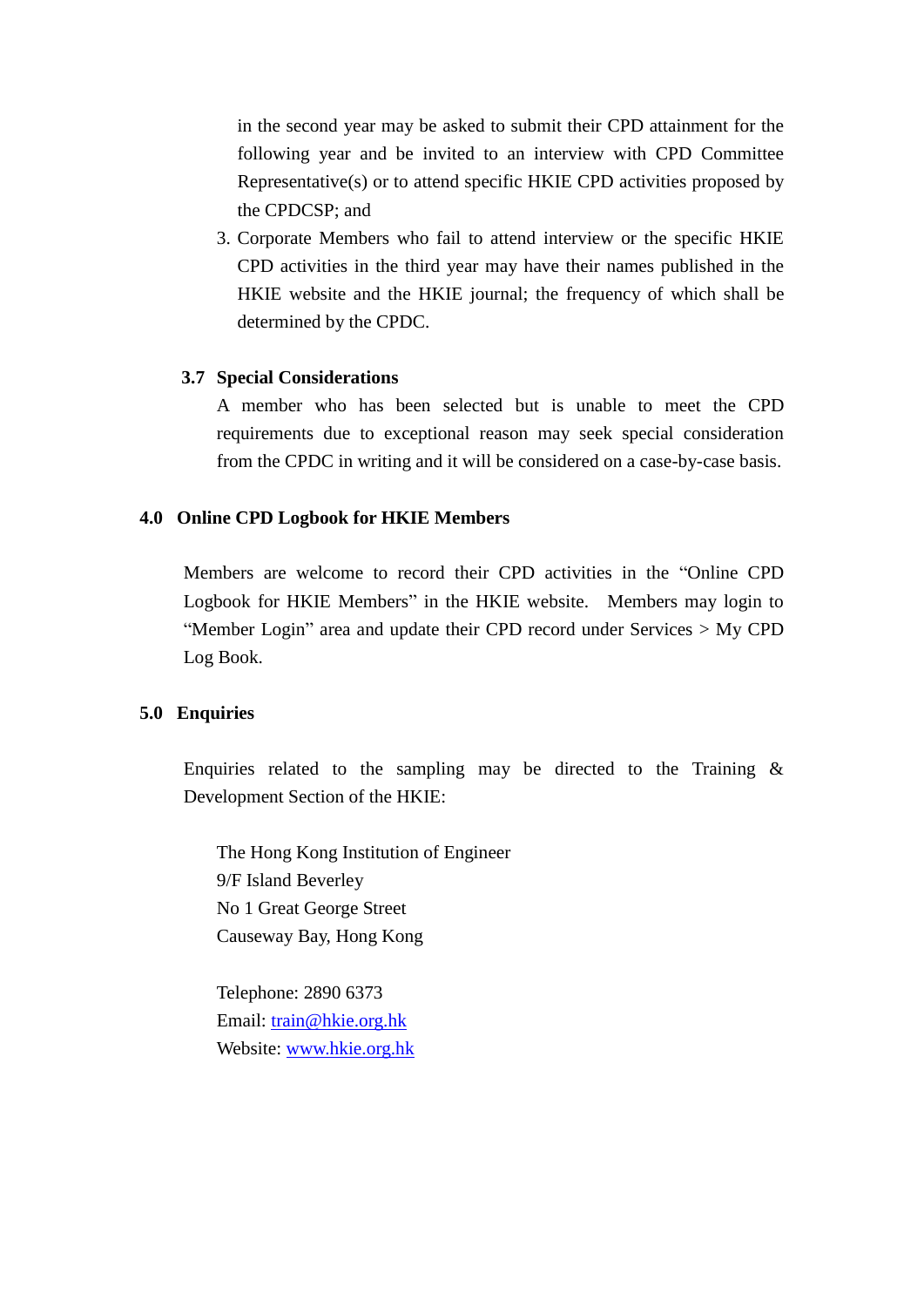## **Continuing Professional Development (CPD) Declaration Form Summary of CPD activities:**

| Category                        | <b>Total no. of hours</b><br>attended through<br><b>Self-learning</b> | <b>Total no. of hours</b><br>attended through<br>participating in CPD | Total no. of hours in<br>this category |
|---------------------------------|-----------------------------------------------------------------------|-----------------------------------------------------------------------|----------------------------------------|
|                                 | activities                                                            | activities                                                            |                                        |
| Discipline-Specific             |                                                                       |                                                                       |                                        |
| <b>Technical Matters (DSTM)</b> |                                                                       |                                                                       |                                        |
|                                 |                                                                       |                                                                       | (min. 5 hours)                         |
| <b>Broader Areas of Study</b>   |                                                                       |                                                                       |                                        |
| (BAS) / General                 |                                                                       |                                                                       |                                        |
| Professional Matters (GPM)      |                                                                       |                                                                       | (min. 5 hours)                         |
| Health $&$ Safety (H $&$ S)     |                                                                       |                                                                       |                                        |
|                                 |                                                                       |                                                                       |                                        |
|                                 |                                                                       |                                                                       | (min. 3 hours)                         |
| Others                          |                                                                       |                                                                       |                                        |
|                                 |                                                                       |                                                                       |                                        |
|                                 |                                                                       |                                                                       |                                        |
| Total                           |                                                                       |                                                                       |                                        |
|                                 |                                                                       |                                                                       |                                        |
|                                 | (max. 10 hours)                                                       |                                                                       | (min. 30 hours)                        |

I declare that the above information is true and correct. The details of CPD activities are listed in the CPD Record Form. I understand that I may be asked to provide supporting information to the Continuing Professional Development Committee in relation to the above. I also understand that if I am considered to have not complied with the CPD requirements for the year in question, I will be asked to submit my CPD record again for the following year.

*Please tick as appropriate:*

 $\Box$  **I have met** the CPD requirements for the year.

 $\Box$  **I have not met** the CPD requirements for the year.

Reasons:

| Signature:                | Date:                   |
|---------------------------|-------------------------|
| Name:                     | Membership No.:         |
| Name of Current Company*: | Position <sup>*</sup> : |

\_\_\_\_\_\_\_\_\_\_\_\_\_\_\_\_\_\_\_\_\_\_\_\_\_\_\_\_\_\_\_\_\_\_\_\_\_\_\_\_\_\_\_\_\_\_\_\_\_\_\_\_\_\_\_\_\_\_\_\_\_\_\_\_\_\_\_\_\_\_\_\_\_\_\_\_\_\_\_\_\_

*\*Members are reminded to update their information in Members login area in the HKIE website.*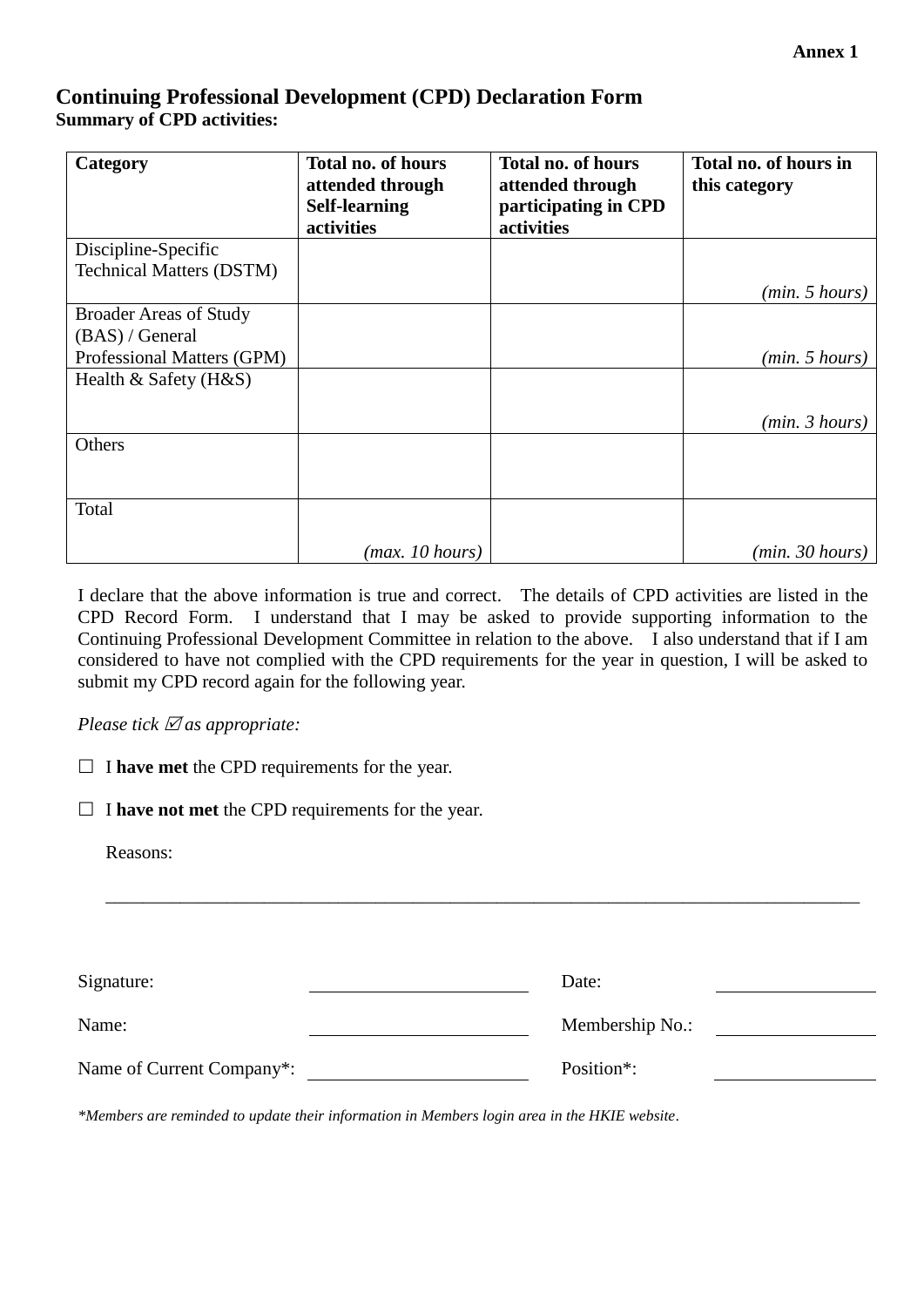# **Continuing Professional Development (CPD) Record Form**

| Date(s) | <b>Start &amp; End Time</b> | Name of CPD Activity | Organiser^ | Category# | <b>CPD Hours</b><br><b>Claimed</b> | <b>Supporting</b><br>Document<br>$Ref. \%$ |
|---------|-----------------------------|----------------------|------------|-----------|------------------------------------|--------------------------------------------|
|         |                             |                      |            |           |                                    |                                            |
|         |                             |                      |            |           |                                    |                                            |
|         |                             |                      |            |           |                                    |                                            |
|         |                             |                      |            |           |                                    |                                            |
|         |                             |                      |            |           |                                    |                                            |
|         |                             |                      |            |           |                                    |                                            |
|         |                             |                      |            |           |                                    |                                            |
|         |                             |                      |            |           |                                    |                                            |
|         |                             |                      |            |           |                                    |                                            |
|         |                             |                      |            |           |                                    |                                            |

^ Please use "(S)" to specify self-learning activities such as reading or watching videos. Name: \_\_\_\_\_\_\_\_\_\_\_\_\_\_\_\_\_\_\_\_\_\_\_\_\_\_\_\_\_\_\_\_\_\_\_\_\_\_\_\_\_\_\_\_\_\_\_\_\_\_

# Abbreviations may be used for relevant categories, e.g. DSTM, H&S, GPM, BAS etc.

% Supporting document may include: enrolment confirmation, attendance certificate, programme rundown etc. Membership No. \_\_\_\_\_\_\_\_\_\_\_\_\_\_\_\_\_\_\_\_\_\_\_\_\_\_\_\_\_\_\_\_\_\_\_\_\_\_\_\_\_\_